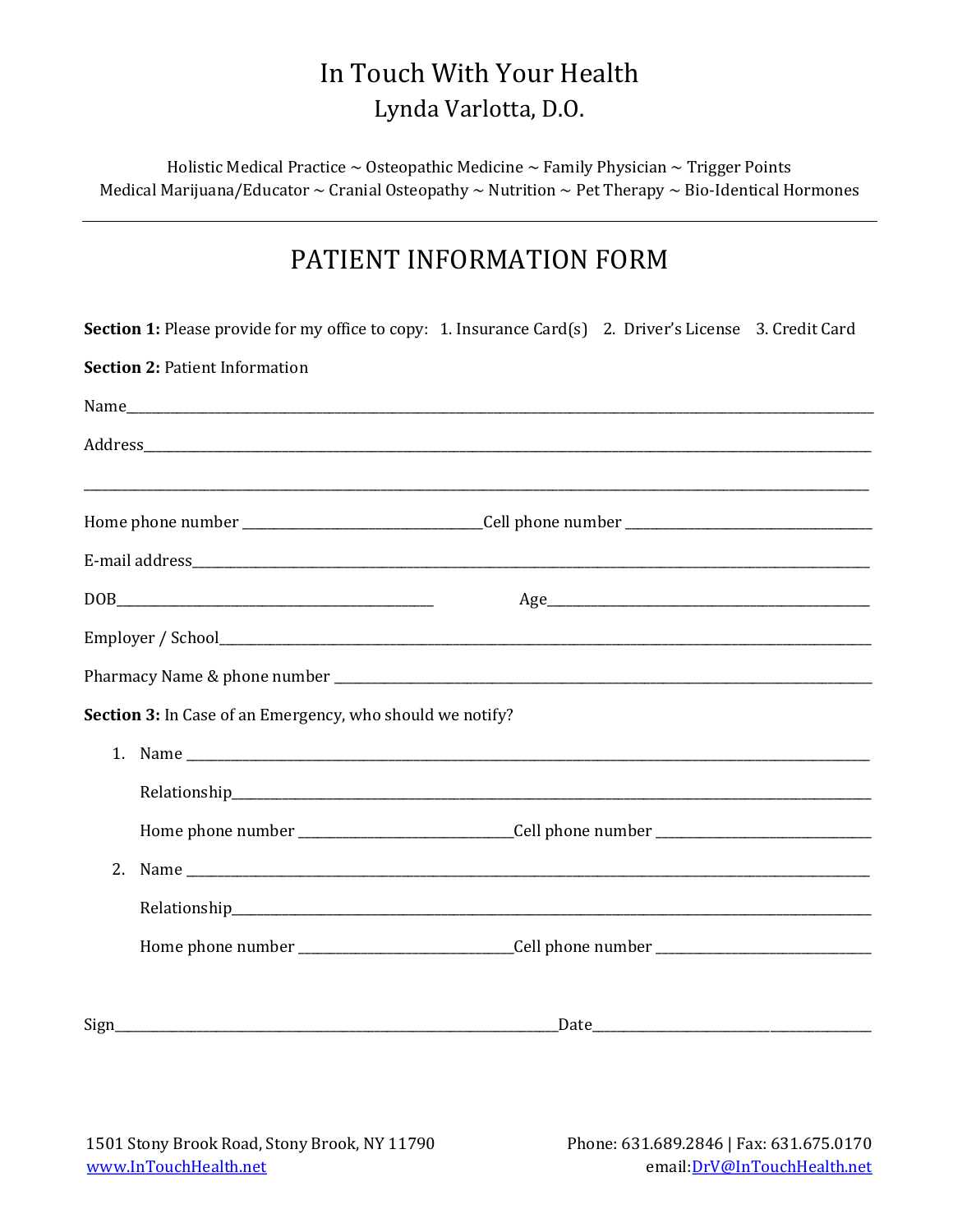Holistic Medical Practice  $\sim$  Osteopathic Medicine  $\sim$  Family Physician  $\sim$  Trigger Points Medical Marijuana/Educator  $\sim$  Cranial Osteopathy  $\sim$  Nutrition  $\sim$  Pet Therapy  $\sim$  Bio-Identical Hormones

## CONFIDENTIAL Initial Assessment & Patient History

| <b>Past Medical History</b>                                                                                                        |  |  |
|------------------------------------------------------------------------------------------------------------------------------------|--|--|
|                                                                                                                                    |  |  |
|                                                                                                                                    |  |  |
|                                                                                                                                    |  |  |
|                                                                                                                                    |  |  |
|                                                                                                                                    |  |  |
|                                                                                                                                    |  |  |
|                                                                                                                                    |  |  |
|                                                                                                                                    |  |  |
|                                                                                                                                    |  |  |
| Date of last prostate exam<br><u>[</u> [11] Date of last prostate exam<br><u>[</u> 12] Date of last prostate exam<br>$\frac{1}{2}$ |  |  |
|                                                                                                                                    |  |  |
|                                                                                                                                    |  |  |
|                                                                                                                                    |  |  |
|                                                                                                                                    |  |  |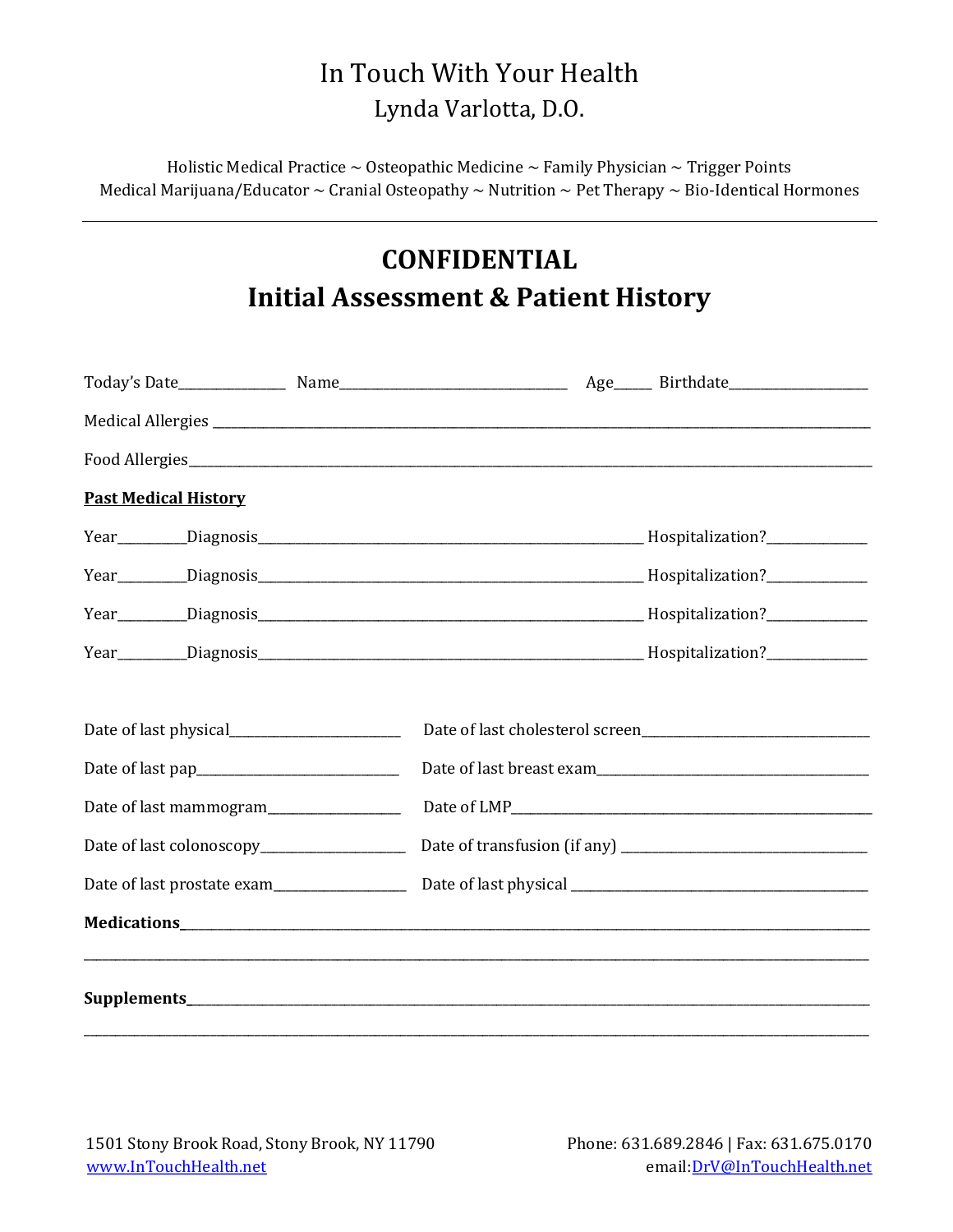Holistic Medical Practice  $\sim$  Osteopathic Medicine  $\sim$  Family Physician  $\sim$  Trigger Points Medical Marijuana/Educator  $\sim$  Cranial Osteopathy  $\sim$  Nutrition  $\sim$  Pet Therapy  $\sim$  Bio-Identical Hormones

| <b>Past Surgical/Procedure History</b>                                                                         |  |  |        |
|----------------------------------------------------------------------------------------------------------------|--|--|--------|
|                                                                                                                |  |  |        |
|                                                                                                                |  |  |        |
|                                                                                                                |  |  |        |
|                                                                                                                |  |  |        |
| <b>Pregnancy History</b>                                                                                       |  |  |        |
|                                                                                                                |  |  |        |
|                                                                                                                |  |  |        |
|                                                                                                                |  |  |        |
|                                                                                                                |  |  |        |
| <b>Social History</b>                                                                                          |  |  |        |
|                                                                                                                |  |  |        |
|                                                                                                                |  |  | W<br>D |
|                                                                                                                |  |  |        |
|                                                                                                                |  |  |        |
|                                                                                                                |  |  |        |
|                                                                                                                |  |  |        |
| Are you being treated for mental health issues? _______________Have you in the past?__________________________ |  |  |        |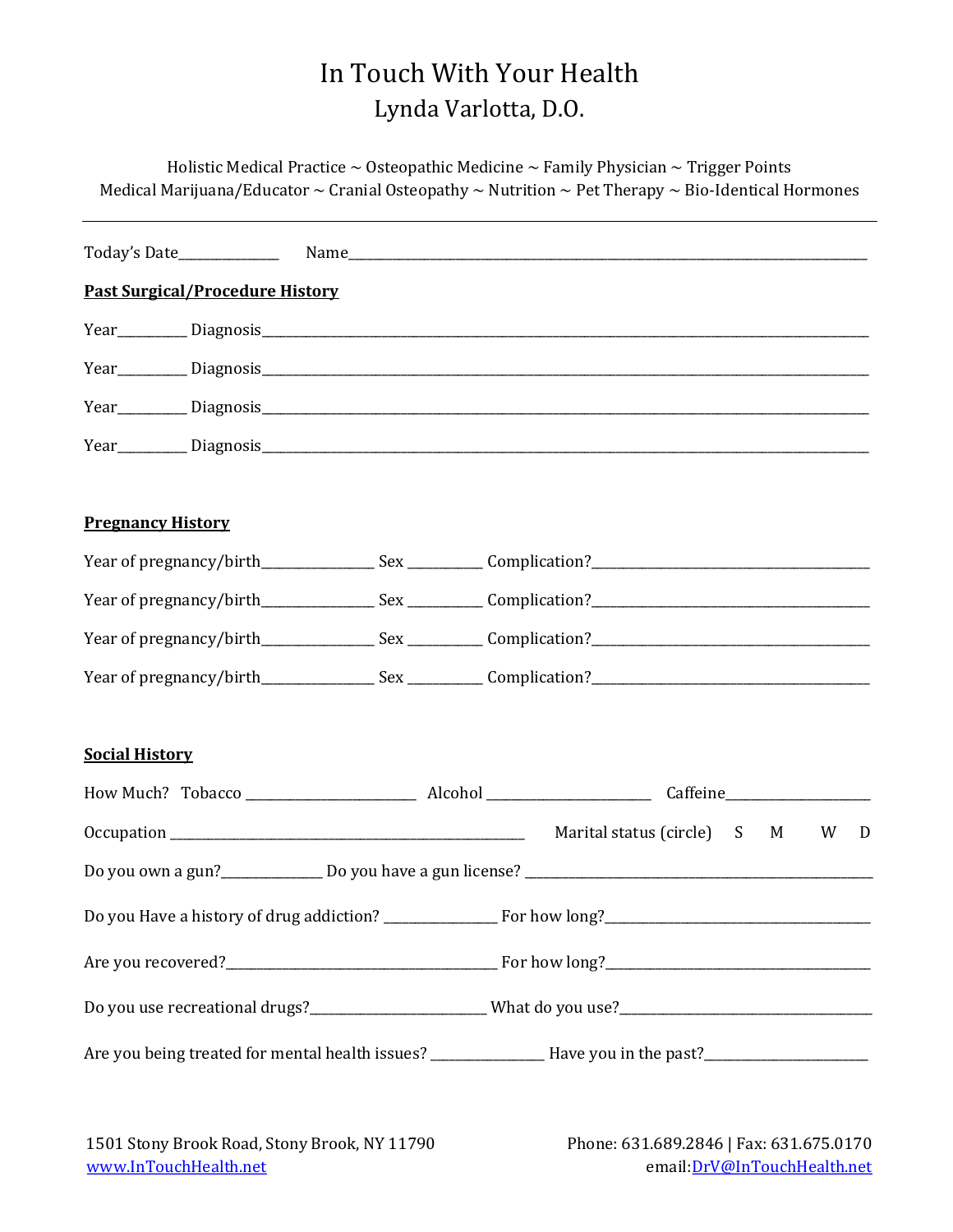Holistic Medical Practice  $\sim$  Osteopathic Medicine  $\sim$  Family Physician  $\sim$  Trigger Points Medical Marijuana/Educator  $\sim$  Cranial Osteopathy  $\sim$  Nutrition  $\sim$  Pet Therapy  $\sim$  Bio-Identical Hormones

Today's Date **Example 2** Name

Symptoms (Please circle)

Fever - Chills – Dizziness – Fainting - Headache – Poor Memory - Difficulty Falling Asleep - Difficulty Staying Asleep - Weight Loss - Weight Gain – Eating More – Eating Less – Eating Same - Anxiety - Depression Hot Flashes - Night sweats – Cold all the time – Hair Loss – Weight Gain

\_\_\_\_\_\_\_\_\_\_\_\_\_\_\_\_\_\_\_\_\_\_\_\_\_\_\_\_\_\_\_\_\_\_\_\_\_\_\_\_\_\_\_\_\_\_\_\_\_\_\_\_\_\_\_\_\_\_\_\_\_\_\_\_\_\_\_\_\_\_\_\_\_\_\_\_\_\_\_\_\_\_\_\_\_\_\_\_\_\_\_\_\_\_\_\_\_\_\_\_\_\_\_\_\_\_\_\_\_\_\_\_\_\_\_\_\_\_\_\_\_\_\_\_

Pain – weakness – numbness – which areas or joints?

Frequent urination - waking up to urinate at night - blood in urine – painful urination – lack of bladder control – bowel changes - constipation – diarrhea – gas - nausea – rectal bleeding – stomach pain – vomiting

Chest pain – irregular heart beat – poor circulation – poor circulation – swelling of ankles

Bleeding gums – blurry vision – vision with halos - difficulty swallowing – ear ache – loss of hearing – sinus congestion – nose bleeds – cough - ringing in ears

Bruise easily – hives – itching – change in moles – rash – scars – wound not healing

Men: breast lump – erectile dysfunction – poor libido – lump in testicles – penile discharge – sore on penis

Women: Poor libido, bleeding between periods – breast lump – menstrual pain – hot flashes – vaginal discharge – vaginal dryness – breast tenderness – painful intercourse

Family History: (please specify of grandparent, parent, aunt, uncle, brother, sister)

|                                              | HIPAA PRIVACY NOTICE |                                         |
|----------------------------------------------|----------------------|-----------------------------------------|
| 1501 Stony Brook Road, Stony Brook, NY 11790 |                      | Phone: 631.689.2846   Fax: 631.675.0170 |

# www.InTouchHealth.net email:DrV@InTouchHealth.net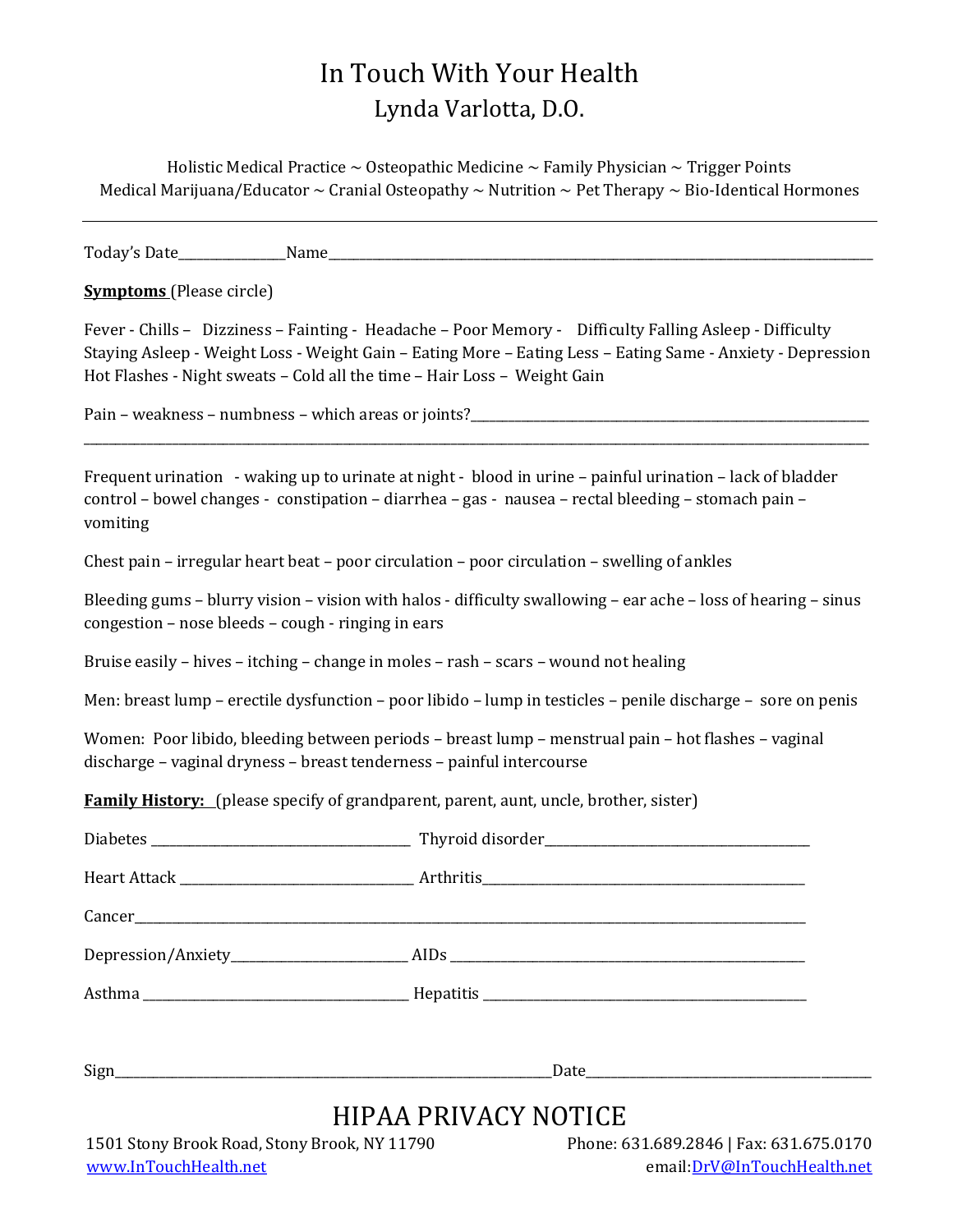Holistic Medical Practice  $\sim$  Osteopathic Medicine  $\sim$  Family Physician  $\sim$  Trigger Points Medical Marijuana/Educator  $\sim$  Cranial Osteopathy  $\sim$  Nutrition  $\sim$  Pet Therapy  $\sim$  Bio-Identical Hormones

This notice describes how medical information about you may be used and disclosed and how you can get access to this information

Your medical information is private and confidential. The office of Lynda Varlotta D.O. is required by law to maintain the privacy of "protected health, information." "Protected Health Information" includes any individually identifiable information we obtain from you or others that relates to your past, present or future physical or mental health the healthcare you have received or payments made for your health care.

As required by law, this notice provides you with the information for purpose of treatment payment and healthcare operations. For each of these categories of uses and disclosure, there is a description and example below. Please note that every particular use or disclosure in every category will be listed.

TREATMENT means the provision, coordination, or management of your health care including consultations between health care providers regarding your care and referrals from one health care provider to another. For example, the doctor treating you for a broken leg may need to know if you have diabetes because diabetes may slow the healing process. In addition, the doctor may need to contact a physical therapist to create the exercise regimen most suitable to your needs.

PAYMENT means the activities we undertake to obtain reimbursement for the health care provided to you. This includes billing collections and claims management determinations of eligibility, and coverage and utilization review activities. For example prior to providing health care services, we may need to impart information to your Third Party Payer about your medical condition to determine whether the proposed course of treatment is covered. When we subsequently bill the Third Party Payer for services rendered to you, for payment purposes, we may provide the Third Party Payer with information regarding your care. Prior to disclosing this information, we will ask you to sign a written release form.

Sign\_\_\_\_\_\_\_\_\_\_\_\_\_\_\_\_\_\_\_\_\_\_\_\_\_\_\_\_\_\_\_\_\_\_\_\_\_\_\_\_\_\_\_\_\_\_\_\_\_\_\_\_\_\_\_\_\_\_\_\_\_\_\_\_\_\_\_\_\_Date\_\_\_\_\_\_\_\_\_\_\_\_\_\_\_\_\_\_\_\_\_\_\_\_\_\_\_\_\_\_\_\_\_\_\_\_\_\_\_\_\_\_\_\_\_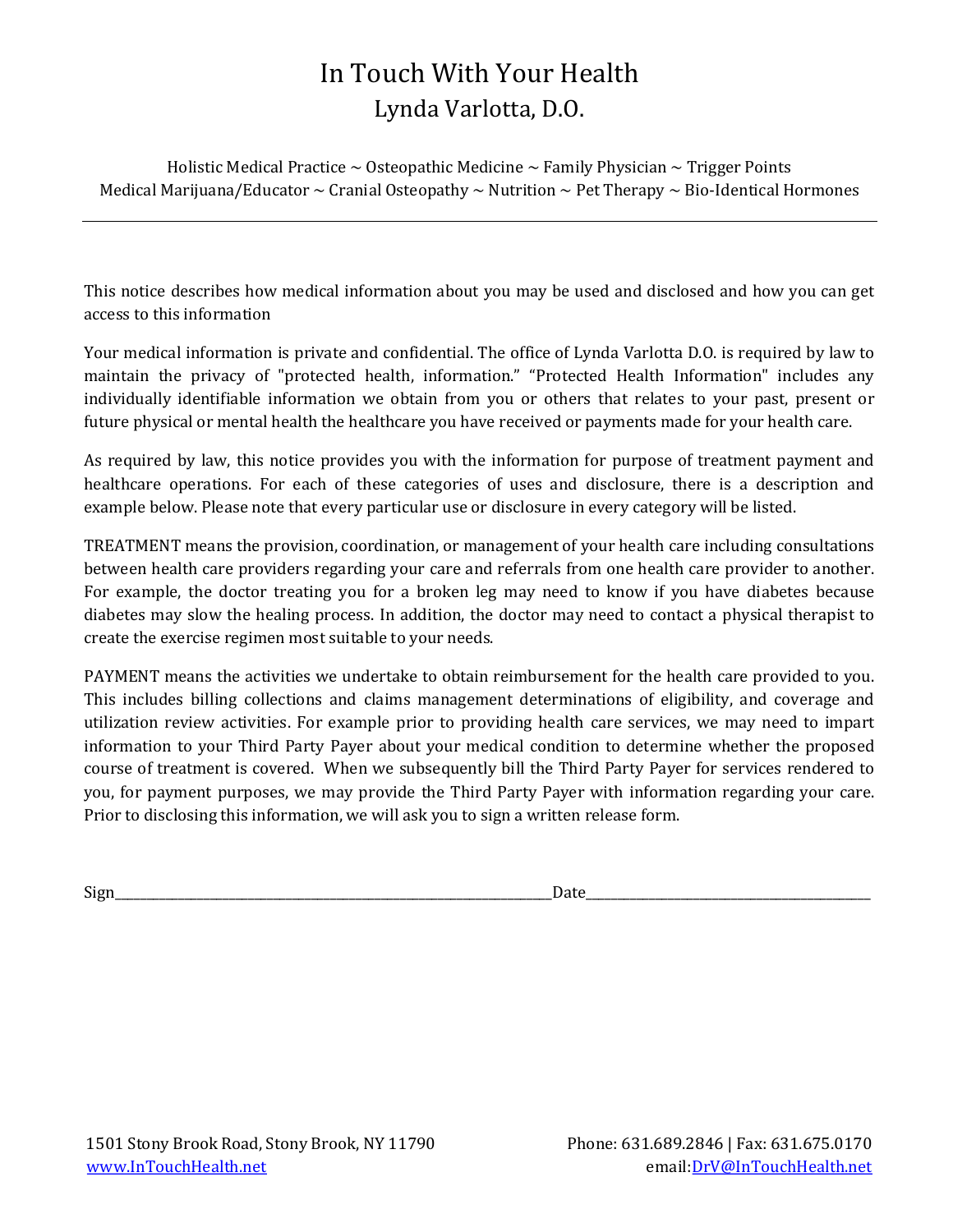Holistic Medical Practice  $\sim$  Osteopathic Medicine  $\sim$  Family Physician  $\sim$  Trigger Points Medical Marijuana/Educator  $\sim$  Cranial Osteopathy  $\sim$  Nutrition  $\sim$  Pet Therapy  $\sim$  Bio-Identical Hormones

## FINANCIAL AGREEMENT

Insurance is accepted as payment for covered procedure. I (please print) \_\_\_\_\_\_\_\_\_\_\_\_\_\_\_\_\_\_\_\_\_\_\_\_\_\_\_\_\_\_\_\_\_\_\_\_\_\_\_\_\_\_ am responsible for any co-insurance, deductible, non-covered procedures or if my insurance company denies services as not medically necessary. Any insurance check I receive for all services will be endorsed and forwarded to the doctor along with the Explanation of Benefits within 45 days from the date they are issued by my insurance company. All balances must be paid within 3 months after the insurance payment is received by the office or by myself and if not paid, a \$10.00 per month late fee and/or collection costs and legal fees of 20% of total amount owed will be added to the balance.

Sign Date

I, \_\_\_\_\_\_\_\_\_\_\_\_\_\_\_\_\_\_\_\_\_\_\_\_\_\_\_\_\_\_\_\_\_\_\_\_\_\_\_\_, am aware that Dr. Lynda Varlotta is an out-ofnetwork physician and insurance companies and plans vary. Therefore, it is my responsibility to understand my plan and its out-of-network benefits as there might be a balance on my part due to out-of-network deductible and co-insurance. I understand that physician and staff cannot predict how claims are processed until Explanation of Benefits is received. ALL EOBs, (Explanations of Benefits) including those without checks attached, received by the insured ought to be forwarded to the physician.0

 $\Box$  Sign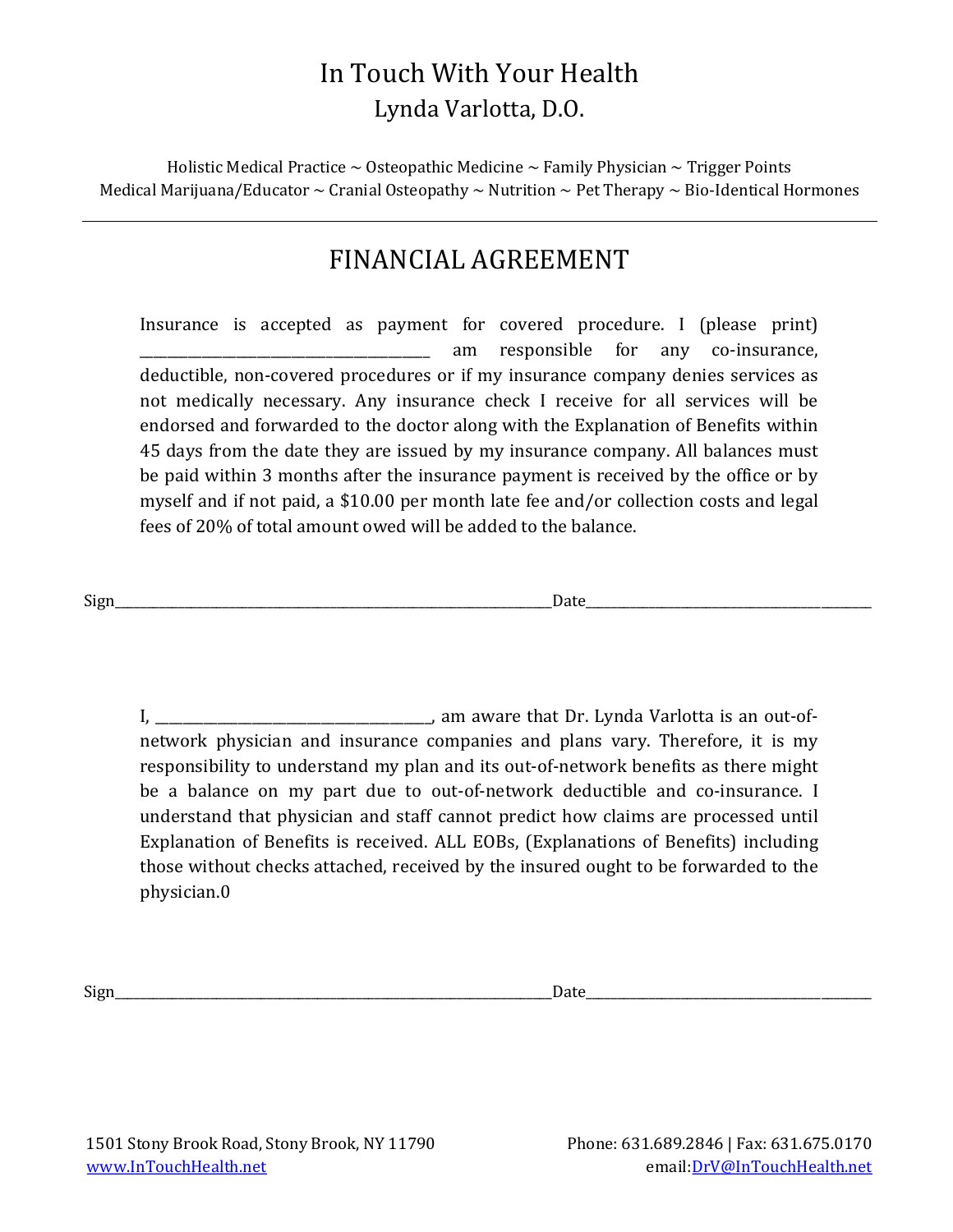

**OCA Official Form No.: 960 AUTHORIZATION FOR RELEASE OF HEALTH INFORMATION PURSUANT TO HIPAA** [This form has been approved by the New York State Department of Health]

| Patient Name    | Date of Birth | Social Security Number |
|-----------------|---------------|------------------------|
| Patient Address |               |                        |

I, or my authorized representative, request that health information regarding my care and treatment be released as set forth on this form:

In accordance with New York State Law and the Privacy Rule of the Health Insurance Portability and Accountability Act of 1996 (HIPAA), I understand that:

1. This authorization may include disclosure of information relating to ALCOHOL and DRUG ABUSE, MENTAL HEALTH TREATMENT, except psychotherapy notes, and CONFIDENTIAL HIV\* RELATED INFORMATION only if I place my initials on the appropriate line in Item 9(a). In the event the health information described below includes any of these types of information, and I initial the line on the box in Item 9(a), I specifically authorize release of such information to the person(s) indicated in Item 8.

2. If I am authorizing the release of HIV-related, alcohol or drug treatment, or mental health treatment information, the recipient is prohibited from redisclosing such information without my authorization unless permitted to do so under federal or state law. I understand that I have the right to request a list of people who may receive or use my HIV-related information without authorization. If I experience discrimination because of the release or disclosure of HIV-related information, I may contact the New York State Division of Human Rights at (212) 480-2493 or the New York City Commission of Human Rights at (212) 306-7450. These agencies are responsible for protecting my rights.

3. I have the right to revoke this authorization at any time by writing to the health care provider listed below. 1 understand that I may revoke this authorization except to the extent that action has already been taken based on this authorization.

4. I understand that signing this authorization is voluntary. My treatment, payment, enrollment in a health plan, or eligibility for benefits will not be conditioned upon my authorization of this disclosure.

5. Information disclosed under this authorization might be redisclosed by the recipient (except as noted above in Item 2), and this redisclosure may no longer be protected by federal or state law.

#### 6. THIS AUTHORIZATION DOES NOT AUTHORIZE YOU TO DISCUSS MY HEALTH INFORMATION OR MEDICAL CARE WITH ANYONE OTHER THAN THE ATTORNEY OR GOVERNMENTAL AGENCY SPECIFIED IN ITEM 9 (b). 7 Name and address of health provide

| 9(a). Specific information to be released:                                                            | Lynda Varlotta, D.O.   1501 Stony Brook Road, Stony Brook, NY 11790   DrV@InTouchHealth.net                                                                                                                                                                  |  |  |
|-------------------------------------------------------------------------------------------------------|--------------------------------------------------------------------------------------------------------------------------------------------------------------------------------------------------------------------------------------------------------------|--|--|
| Medical Record from (insert date) to (insert date)                                                    |                                                                                                                                                                                                                                                              |  |  |
|                                                                                                       | □ Entire Medical Record, including patient histories, office notes (except psychotherapy notes), test results, radiology studies, films,<br>referrals, consults, billing records, insurance records, and records sent to you by other health care providers. |  |  |
| □ Other: X-Ray, MRI, CT-Reports,                                                                      | Include: (Indicate by Initialing)                                                                                                                                                                                                                            |  |  |
| <b>Medication Summary, Diagnosis</b>                                                                  | <b>Alcohol/Drug Treatment</b>                                                                                                                                                                                                                                |  |  |
| <b>SUMMMARY</b>                                                                                       | <b>Mental Health Information</b>                                                                                                                                                                                                                             |  |  |
| <b>Authorization to Discuss Health Information</b>                                                    | <b>HIV-Related Information</b>                                                                                                                                                                                                                               |  |  |
| (b) $\Box$ By initialing here $\Box$ I authorize                                                      |                                                                                                                                                                                                                                                              |  |  |
| Initials<br>to discuss my health information with my attorney, or a governmental agency, listed here: | Name of individual health care provider                                                                                                                                                                                                                      |  |  |
|                                                                                                       | (Attorney/Firm Name or Governmental Agency Name)                                                                                                                                                                                                             |  |  |
| 10. Reason for release of information:<br>$\Box$ At request of individual<br>$\Box$ Other:            | 11. Date or event on which this authorization will expire:                                                                                                                                                                                                   |  |  |
| 12. If not the patient, name of person signing form:                                                  | 13. Authority to sign on behalf of patient:                                                                                                                                                                                                                  |  |  |

Signature of patient or representative authorized by law.

Date:

Human Immunodeficiency Virus that causes AIDS. The New York State Public Health Law protects information which reasonably could identify someone as having HIV symptoms or infection and information regarding a person's contacts.